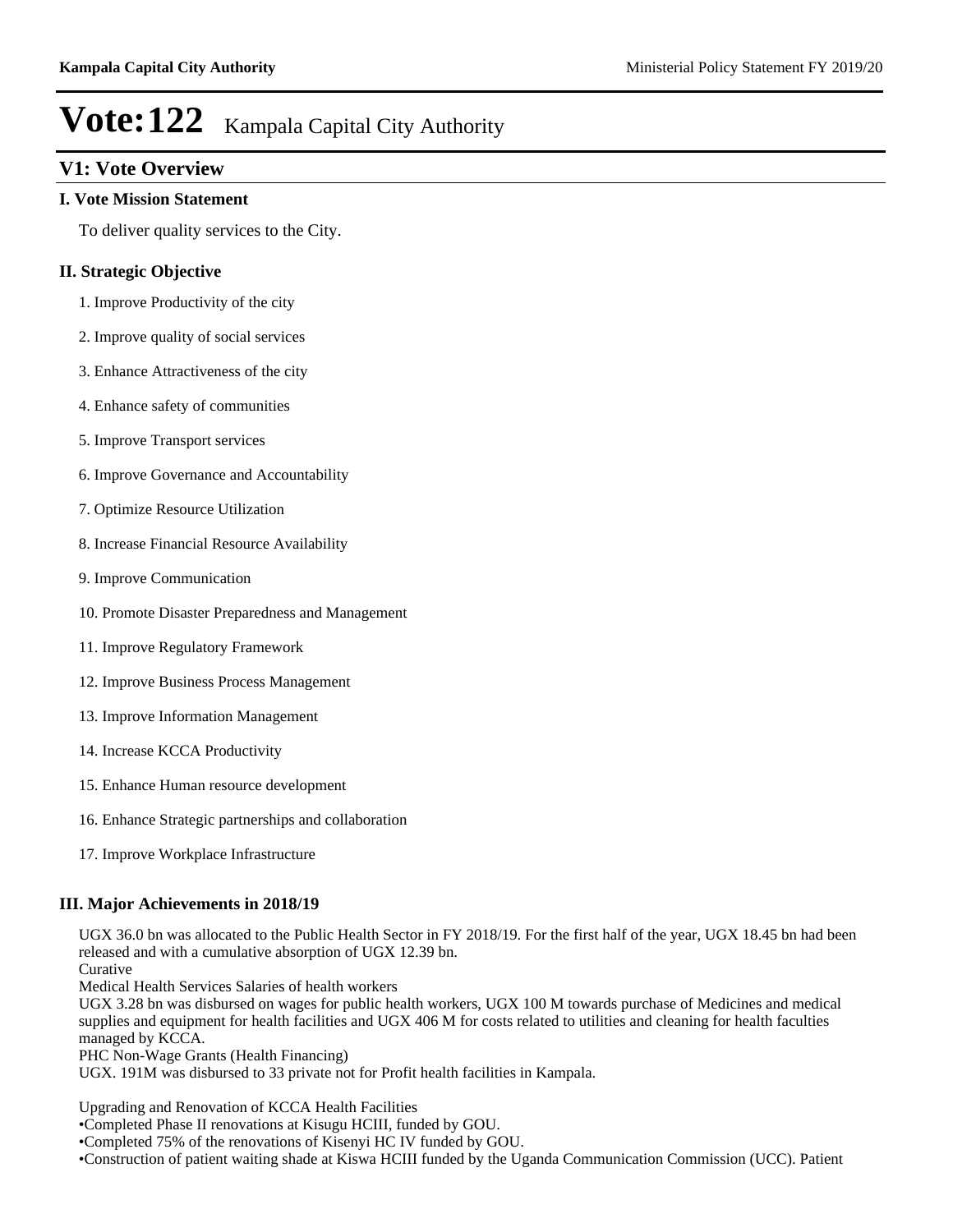waiting shade handed over in December 2018

In October 2018, commissioned civil works for the construction of maternity block and theatre at Kawaala HCIII funded by **GOU** 

Medical Services

Out Patients Department (OPD) registered 2,969,590(1,237,494 Males, 1,732,096 Females) patients in all facilities in Kampala City. The KCCA directly managed health units contributed 16% (478,817 patients seen at OPD) to the total OPD load in Kampala. There was an increase of 27% in the OPD compared to the same period in the previous Financial Year 2017/18. •Ante Natal Clinic  $-60,846$  pregnant women attended their first time antenatal care visit in Kampala. Of these, 7 KCCA directly managed health facilities attended to 24,790 pregnant women on their 1st antenatal care visit accounting for 40.7% of entire 1st ANC load in Kampala; There was a decline of 5% of the Ante Natal cases compared to the same period in the previous Financial Year 2017/8.

•Deliveries - 41,716 deliveries were registered in Kampala. The 5 KCCA directly managed health facilities handling 10,550 deliveries accounting for 25 % of all the deliveries in Kampala. There was a decline of 10% compared to the same period for Financial Year 2017/18.

 $\cdot$ Vaccinations  $-$  39,188 (19,930 Males, 19,258 Females) children under the age of one year were immunized with pentavalent vaccine/DPT3. The KCCA directly managed health facilities immunized 8,480(4,343 Males, 4,137 Females) children under the age of one year with DPT3 vaccine accounting for 21.6 % of the total load; An increase of 9% compared to the same period in the previous Financial year 2017/18.

Immunization: The cumulated number of children under the age of 1 year administered with measles vaccine in Kampala by the close of quarter 2 FY 2018/19 was 43,218(21,567 Males, 21,651 Females). KCCA directly managed health facilities immunized 8,060(4,127 Males, 3,933 Females) children under the age of 1year against measles accounting for 18.6 % of the total load, a slight reduction of 14.5%.

Morbidity in Kampala - Malaria was the highest-ranking cause of morbidity in the City with 199,454(93,677 Males, 105,777 Females) (28%) cases registered, followed by No pneumonia (Cough or cold) with 170,805 (24%) cases

Mortality in Kampala- 4,057(1,623 Males,2434 Females) deaths were registered. The non- communicable diseases (i.e. cardiovascular conditions, Road Traffic Accidents, Boda boda) were the highest (34%) ranked cause of death in Kampala City. This was followed by medical emergencies at 27%.

Tuberculosis TB performance -Kampala registered a TB Case detection average rate of 78%, below the national target of 85%. Treatment success rate of 86%, slightly below the national target of 90%. The TB cure rate was 65% and the TB Loss to follow up rate was 11%, which was above the acceptable limit of less 5%;

Value of Essential Medicines and Health Supplies- UGX 267M was allocated for essential medicines and health supplies. The OPD per capita allocation was UGX.391 in the reporting period. UGX. 57M accounting for 37% has been absorbed. Health supplies accounted for 35% (UGX.20M) while essential medicines 65% (UGX 37M)

Status on stock of Essential Medicines and Health Supplies- The high stock out rate for Sulphadoxine/Pyrimethamine (SP) was due to no supply of the tracer drug by NMS since July 2018 while the high stock outs of Cotrimoxazole 480mg was as a result of its dual use by the ART clients since the Cotrimoxazole 120mg tablets have not been supplied since January 2018 and the Cotrimoxazole 960mg tablets are supplied in small quantities. Furthermore, the high stock of Depo Provera was attributed to cancellation the 3 Party Logistics Project under UHMG that was supplying family planning commodities to the KCCA directly managed health units.

HIV/AIDS performance indicators

HIV testing services; 342,647(162,185 Males, 180,462 Females) individuals were counselled and tested in Kampala. 99.3% received HIV test results. 27% were testing for the first time, 4.1% were HIV positive. Under the eMTCT services- 62,846 pregnant women tested for HIV. of these, 3% (1,885) tested HIV positive. Of the positive identified pregnant women, 89 %( 55,933) were initiated on ART for EMTCT.

HIV Care and treatment 324,190 patients were active on ART. Majority (89%) on 1st line. KCCA directly managed health facilities had l 79,568 patients active on ART accounting for 24% of the ART load in Kampala.

Epidemic Response and Investigation;

KCCA with support from IDI conducted Data Quality Assessments (DQA) in 89 Health units in Kampala

1,375 medical emergencies were reported and responded to by the emergency response team. Of these 77% (1,058) were female and the rest were male

Development of SOPs for the KCCA emergency team;

Standard Operating Procedures(SOPs) were developed to ensure timely response, adequate care and safe transportation of the patient/casualty to health facilities for further management

Joint Inspection of private clinics;

KCCA in partnership with the Uganda Medical and Dental Practitioners Council conducted joint inspection of 250 private clinics in Kampala.

Preventive

Construction of community toilets

In partnership with Norbrook (U) Ltd and the Banda Development Committee commenced construction of a two stance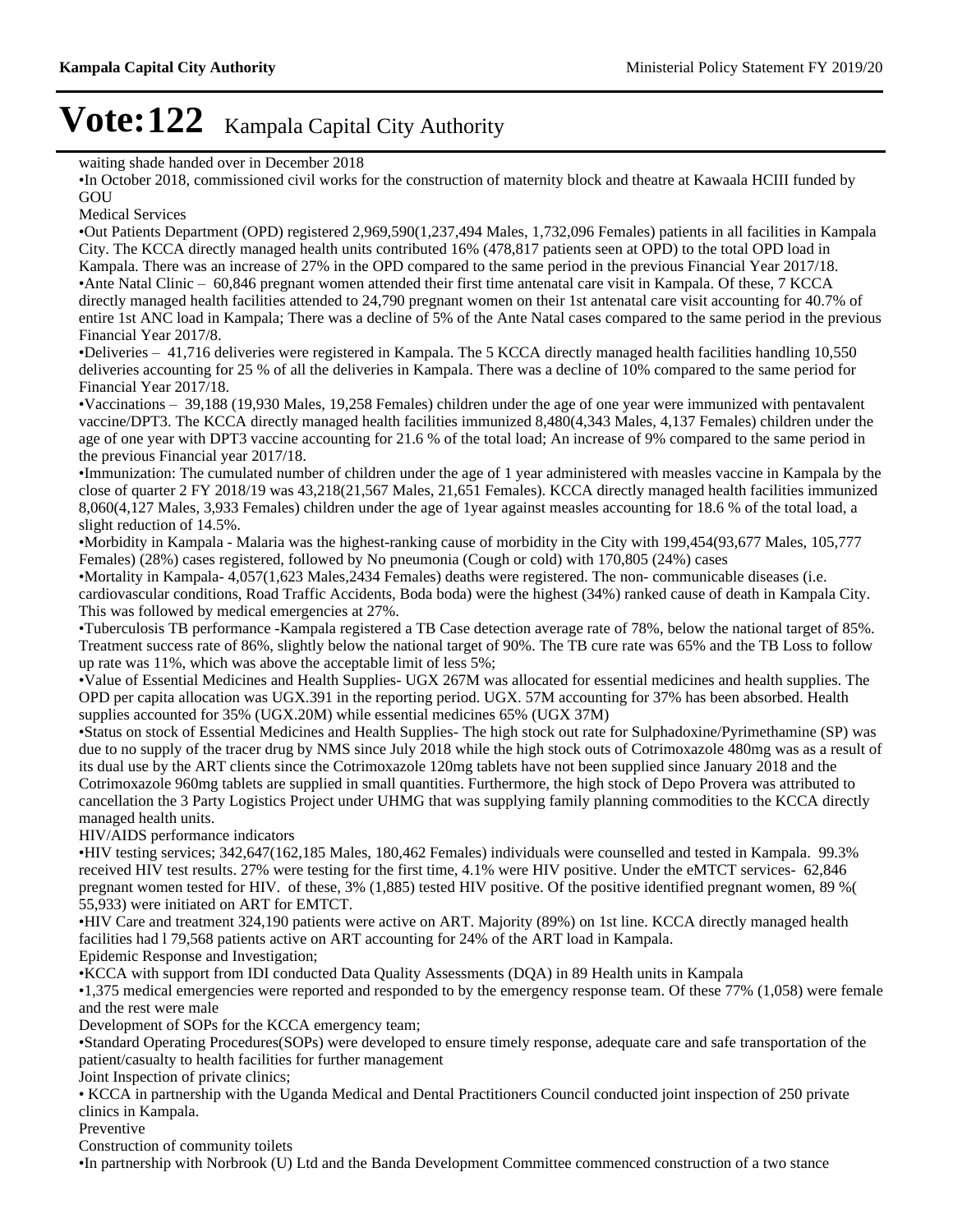community public toilet with a bathroom and urinal for men at Banda B1.

The User committee was elected and set up to jointly supervise and eventually manage the completed toilet facility

6 schools and 2 health centers were earmarked for the construction of water borne toilets and bio toilets under the Sustainable WASH project. These include; Ntinda School for the Deaf, Railway childrenP/S, Kansanga Seed S.S, KCCA Mirembe P/S, St. Posiano P/S, and Nateete Muslim H/S, Kisenyi HCIV and Kawaala HCIII.

In partnership with GIZ under the Sanitation for Millions Project installed a group hand washing facility at St. Peters Nsambya P/S on a pilot basis. By the end of the pilot project, the group hand washing facilities will be installed in all the 79 KCCA schools to promote the habit of hand washing with soap.

In partnership with Cheshire Uganda, UNHCR/Interaid, Crane, Water Aid Uganda and MTN Uganda constructed and renovated water borne and bio toilets and in public primary schools

Continued cesspool emptying services using for own managed facilities; i.e schools, markets, health facilities and Division offices. 2,707 trips were transported to the treatment plant using the 7 trucks deployed in the 5 divisions. Kampala Feacal Sludge Management (KFSM) Project

Supported by the Bill and Melinda Gates Foundation together with the Department for International Development (DFID), is implementing a project to improve Feacal Sludge Management (FSM) in the vulnerable urban poor areas of Kampala City through an efficient and affordable private sector - led service delivery model. The main activities in the reporting period included;

Utilization of the Integrated Faecal Sludge Management Information System and Contact Centre (CC); which links city residents to service providers, receives calls regarding illegal disposal of faecal waste and also provides a platform for monitoring the efficiency and quality of services provided. In the reporting period, 297 FSM calls were handled. Formalization and regulation of the private emptiers; completed the structuring of the Service Level Agreement (SLA) for cesspool emptying services and applications for the same received from 12 companies. Of these, 5 received SLAs (KCCA Permits) after satisfying the requirements for the SLAs including registration and health and safety. 2 Health and Safety trainings were conducted and an immunization drive for the private cesspool operators was conducted.

BCC Campaigns; in the reporting period, BCC Campaigns including door to door campaigns, community meetings, media and key stakeholder engagements were conducted to scale up the demand for and improved supply for FSM services

Public Health Inspection and Education

The DPHE is mandated to carry out; food and personal hygiene promotion, medical examination of food handlers and persons engaged in the personal services' sector, inspection of places of public health importance, homestead sanitation promotion, and holding of sensitization meetings. The following outputs were registered for the reporting period;

3,377 premises of domestic and public health importance were inspected leading to the mobilization of UGX 76.14 M as revenue;

Carried out medical examinations for 3,688(2065 Males, 1,623 Females), people; 3,925 new certificates were issued and the exercise resulted into a total of UGX.114.46M in revenue.

6,548(2,259 Males, 4,289 Females) people participated in 81 health education outreach programs conducted focusing on the areas of; public health standards, hygiene and sanitation in markets, schools, and guest houses across the different Urban Divisions.

### **IV. Medium Term Plans**

- Increasing medical services delivery in the City
- Rehabilitation of Health infrastructure
- Procurement of land for cemetery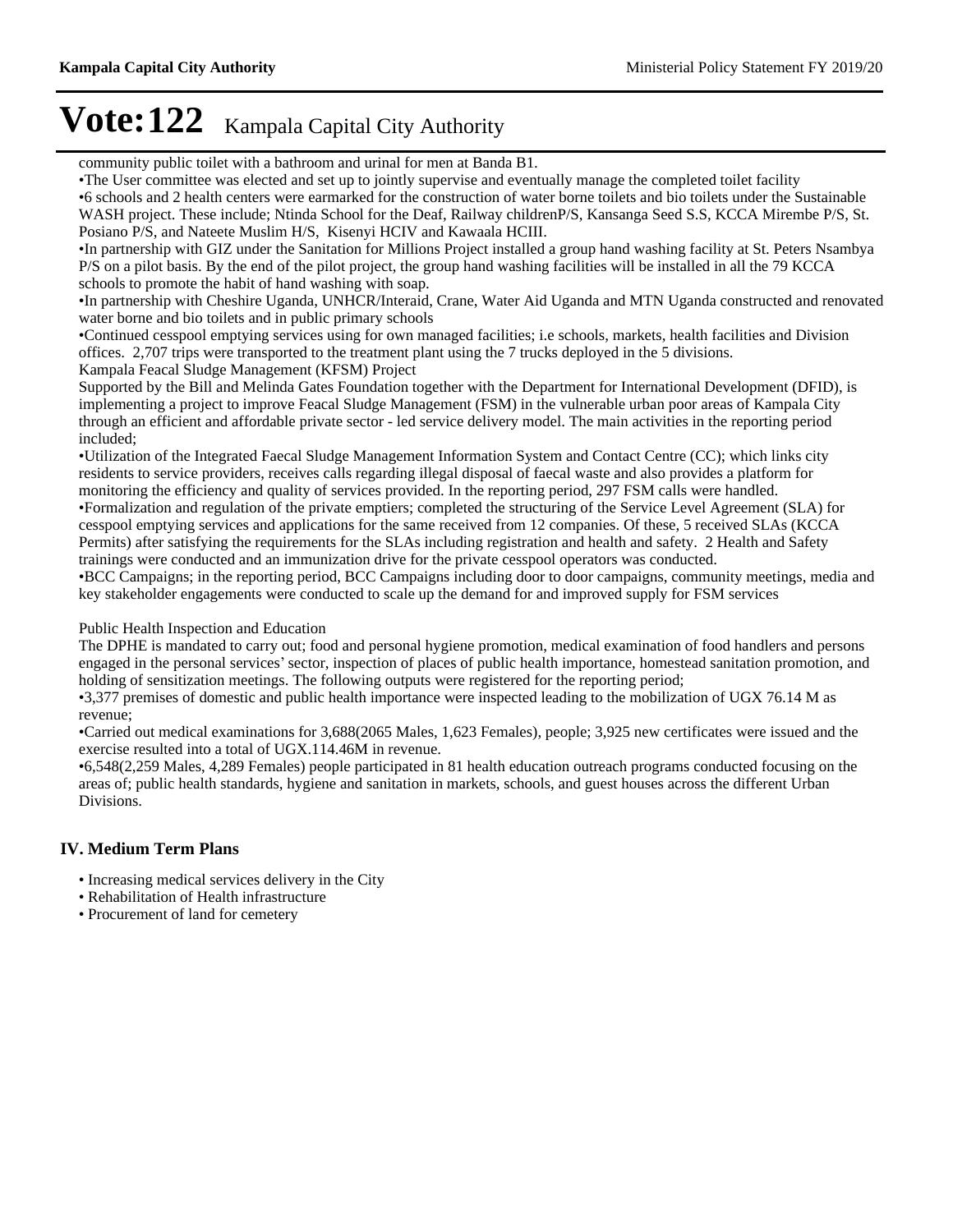### **V. Summary of Past Performance and Medium Term Budget Allocations**

**Table 5.1: Overview of Vote Expenditures (UShs Billion)**

| 2018/19                         |                                                      |                    |               | <b>MTEF Budget Projections</b>            |         |         |         |         |         |
|---------------------------------|------------------------------------------------------|--------------------|---------------|-------------------------------------------|---------|---------|---------|---------|---------|
|                                 |                                                      | 2017/18<br>Outturn | <b>Budget</b> | <b>Approved Expenditure</b><br>by End Dec | 2019/20 | 2020/21 | 2021/22 | 2022/23 | 2023/24 |
| <b>Recurrent</b>                | Wage                                                 | 14.344             | 16.641        | 3.277                                     | 7.641   | 8.023   | 8.424   | 8.845   | 9.287   |
|                                 | Non Wage                                             | 1.297              | 1.321         | 0.510                                     | 3.094   | 3.558   | 4.270   | 5.124   | 6.149   |
| Devt.                           | GoU                                                  | 0.926              | 0.938         | 0.208                                     | 0.938   | 1.125   | 1.125   | 1.125   | 1.125   |
|                                 | Ext. Fin.                                            | 0.000              | 0.000         | 0.000                                     | 0.000   | 0.000   | 0.000   | 0.000   | 0.000   |
|                                 | <b>GoU</b> Total                                     | 16.567             | 18.899        | 3.995                                     | 11.672  | 12.706  | 13.819  | 15.094  | 16.561  |
| <b>Total GoU+Ext Fin (MTEF)</b> |                                                      | 16.567             | 18.899        | 3.995                                     | 11.672  | 12.706  | 13.819  | 15.094  | 16.561  |
|                                 | <b>Arrears</b>                                       | 0.000              | 0.000         | 0.000                                     | 0.000   | 0.000   | 0.000   | 0.000   | 0.000   |
|                                 | <b>Total Budget</b>                                  | 16.567             | 18.899        | 3.995                                     | 11.672  | 12.706  | 13.819  | 15.094  | 16.561  |
|                                 | <b>A.I.A Total</b>                                   | 3.239              | 2.129         | 0.234                                     | 0.000   | 0.000   | 0.000   | 0.000   | 0.000   |
|                                 | <b>Grand Total</b>                                   | 19.806             | 21.029        | 4.229                                     | 11.672  | 12.706  | 13.819  | 15.094  | 16.561  |
|                                 | <b>Total Vote Budget</b><br><b>Excluding Arrears</b> | 19.806             | 21.029        | 4.229                                     | 11.672  | 12.706  | 13.819  | 15.094  | 16.561  |

### **VI. Budget By Economic Clasification**

**Table V6.1 2018/19 and 2019/20 Budget Allocations by Item**

|                                        |        |          | 2018/19 Approved Budget |              |        | 2019/20 Draft Estimates |              |
|----------------------------------------|--------|----------|-------------------------|--------------|--------|-------------------------|--------------|
| Billion Uganda Shillings               | GoU    | Ext. Fin | <b>AIA</b>              | <b>Total</b> | GoU    | Ext. Fin                | <b>Total</b> |
| <b>Output Class: Outputs Provided</b>  | 17.157 | 0.000    | 2.129                   | 19.287       | 9.930  | 0.000                   | 9.930        |
| 211 Wages and Salaries                 | 16.641 | 0.000    | 0.000                   | 16.641       | 7.641  | 0.000                   | 7.641        |
| 221 General Expenses                   | 0.111  | 0.000    | 0.251                   | 0.362        | 0.251  | 0.000                   | 0.251        |
| 223 Utility and Property Expenses      | 0.140  | 0.000    | 0.093                   | 0.233        | 0.263  | 0.000                   | 0.263        |
| 224 Supplies and Services              | 0.266  | 0.000    | 1.786                   | 2.052        | 1.726  | 0.000                   | 1.726        |
| 228 Maintenance                        | 0.000  | 0.000    | 0.000                   | 0.000        | 0.050  | 0.000                   | 0.050        |
| <b>Output Class: Outputs Funded</b>    | 0.804  | 0.000    | 0.000                   | 0.804        | 0.804  | 0.000                   | 0.804        |
| 263 To other general government units  | 0.804  | 0.000    | 0.000                   | 0.804        | 0.804  | 0.000                   | 0.804        |
| <b>Output Class: Capital Purchases</b> | 0.938  | 0.000    | 0.000                   | 0.938        | 0.938  | 0.000                   | 0.938        |
| 312 FIXED ASSETS                       | 0.938  | 0.000    | 0.000                   | 0.938        | 0.938  | 0.000                   | 0.938        |
| <b>Grand Total:</b>                    | 18.899 | 0.000    | 2.129                   | 21.029       | 11.672 | 0.000                   | 11.672       |
| <b>Total excluding Arrears</b>         | 18.899 | 0.000    | 2.129                   | 21.029       | 11.672 | 0.000                   | 11.672       |

### **VII. Budget By Programme And Subprogramme**

**Table V7.1: Past Expenditure Outturns and Medium Term Projections by Programme and SubProgramme**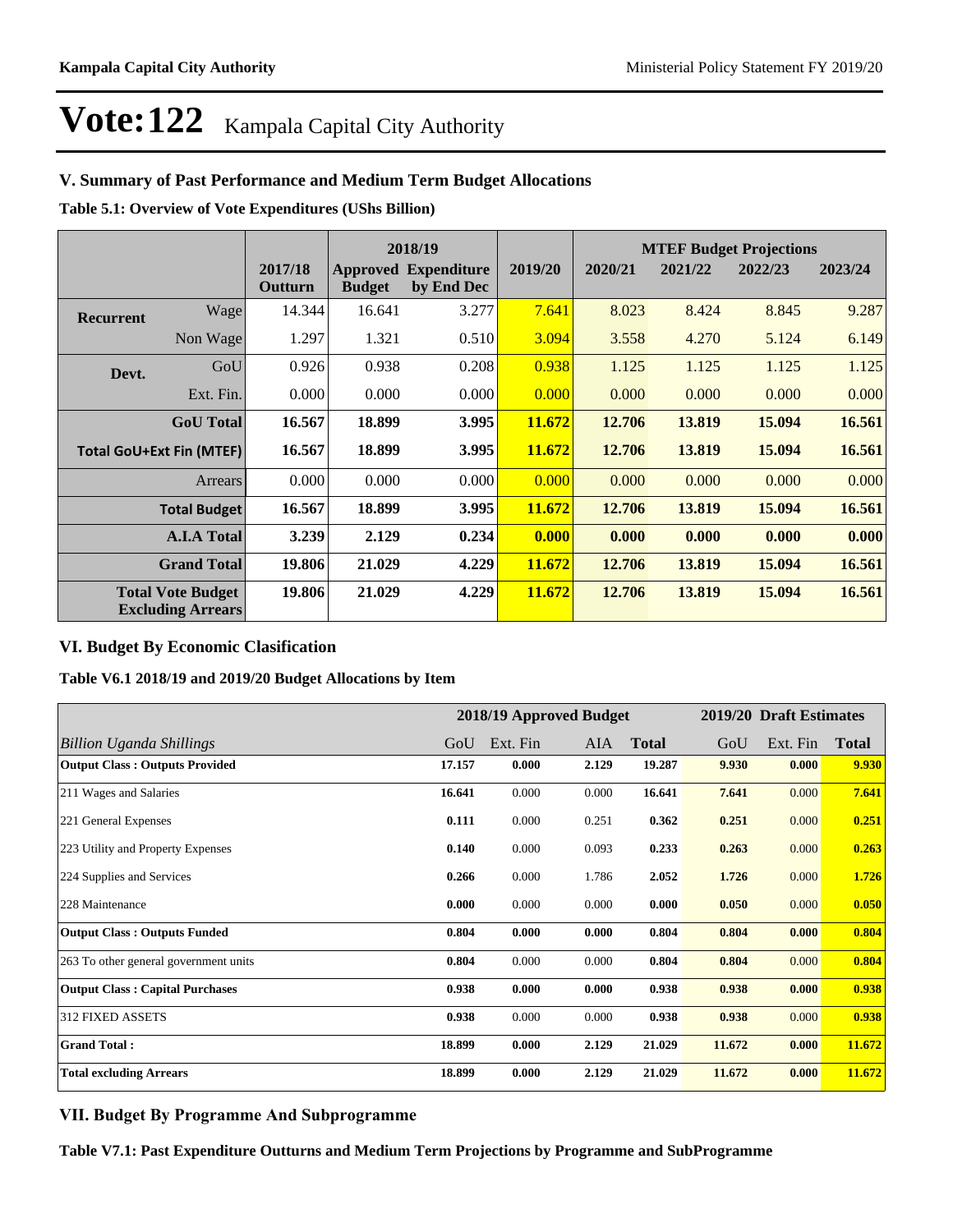|  | Vote: 122 Kampala Capital City Authority |
|--|------------------------------------------|
|--|------------------------------------------|

| Billion Uganda shillings       |                                     | FY 2018/19                |                                   |                                             | <b>Medium Term Projections</b> |         |         |         |
|--------------------------------|-------------------------------------|---------------------------|-----------------------------------|---------------------------------------------|--------------------------------|---------|---------|---------|
|                                | <b>FY 2017/18</b><br><b>Outturn</b> | Approved<br><b>Budget</b> | <b>Spent By</b><br><b>End Dec</b> | 2019-20<br><b>Proposed</b><br><b>Budget</b> | 2020-21                        | 2021-22 | 2022-23 | 2023-24 |
| 07 Community Health Management | 16.567                              | 21.029                    | 3.995                             | 11.672                                      | 12.706                         | 13.819  | 15.094  | 16.561  |
| 0115 LGMSD (former LGDP)       | 0.926                               | 0.938                     | 0.208                             | 0.938                                       | 1.125                          | 1.125   | 1.125   | 1.125   |
| 08 Public Health               | 15.641                              | 20.091                    | 3.787                             | 10.735                                      | 11.581                         | 12.694  | 13.969  | 15.436  |
| <b>Total for the Vote</b>      | 16.567                              | 21.029                    | 3.995                             | 11.672                                      | 12.706                         | 13.819  | 15.094  | 16.561  |
| <b>Total Excluding Arrears</b> | 16.567                              | 21.029                    | 3.995                             | 11.672                                      | 12.706                         | 13.819  | 15.094  | 16.561  |

## **VIII. Programme Performance and Medium Term Plans**

### **Table V8.1: Programme Outcome and Outcome Indicators ( Only applicable for FY 2019/20)**

| <b>Programme:</b>           | 07 Community Health Management                                                                                                                                                                                                              |                 |                  |               |                   |            |  |  |
|-----------------------------|---------------------------------------------------------------------------------------------------------------------------------------------------------------------------------------------------------------------------------------------|-----------------|------------------|---------------|-------------------|------------|--|--|
| <b>Programme Objective</b>  | 1. Develop, monitor and evaluate the effectiveness of the KCCA Public Health Legislation; and institute<br>frameworks and standards to ensure the promotion of health and wellbeing of the community.                                       |                 |                  |               |                   |            |  |  |
|                             | 2. Plan, conduct research, develop and monitor the implementation of strategies on epidemiology and<br>disease control including emergency management, vaccination/immunization, testing treatment and health<br>impact assessment surveys. |                 |                  |               |                   |            |  |  |
|                             | 3. Plan, set benchmarks and monitor the implementation of health and wellbeing promotion through<br>periodic inspections and intensive health education.                                                                                    |                 |                  |               |                   |            |  |  |
|                             | 4. Plan and monitor the provision of efficient and appropriate health screening and treatment services at<br>all the City Maternal, Child Health and Medical Health Centres.                                                                |                 |                  |               |                   |            |  |  |
|                             | 5. Plan, and monitor the implementation of the Environmental and City Ambience Management through<br>the Water, Sewerage & Sanitation, Waste, Parklands, and Cemeteries Inspection and Management                                           |                 |                  |               |                   |            |  |  |
| <b>Responsible Officer:</b> | Director Public Health and Environment                                                                                                                                                                                                      |                 |                  |               |                   |            |  |  |
|                             | <b>Programme Outcome:</b> Improved coverage of primary care services and Education in Kampala City.                                                                                                                                         |                 |                  |               |                   |            |  |  |
|                             | <b>Sector Outcomes contributed to by the Programme Outcome</b>                                                                                                                                                                              |                 |                  |               |                   |            |  |  |
|                             | 1. Improved quality of life at all levels                                                                                                                                                                                                   |                 |                  |               |                   |            |  |  |
| <b>Performance Targets</b>  |                                                                                                                                                                                                                                             |                 |                  |               |                   |            |  |  |
|                             | <b>Outcome Indicators</b>                                                                                                                                                                                                                   |                 |                  | 2019/20       | 2020/21           | 2021/22    |  |  |
|                             |                                                                                                                                                                                                                                             | <b>Baseline</b> | <b>Base</b> year | <b>Target</b> | <b>Projection</b> | Projection |  |  |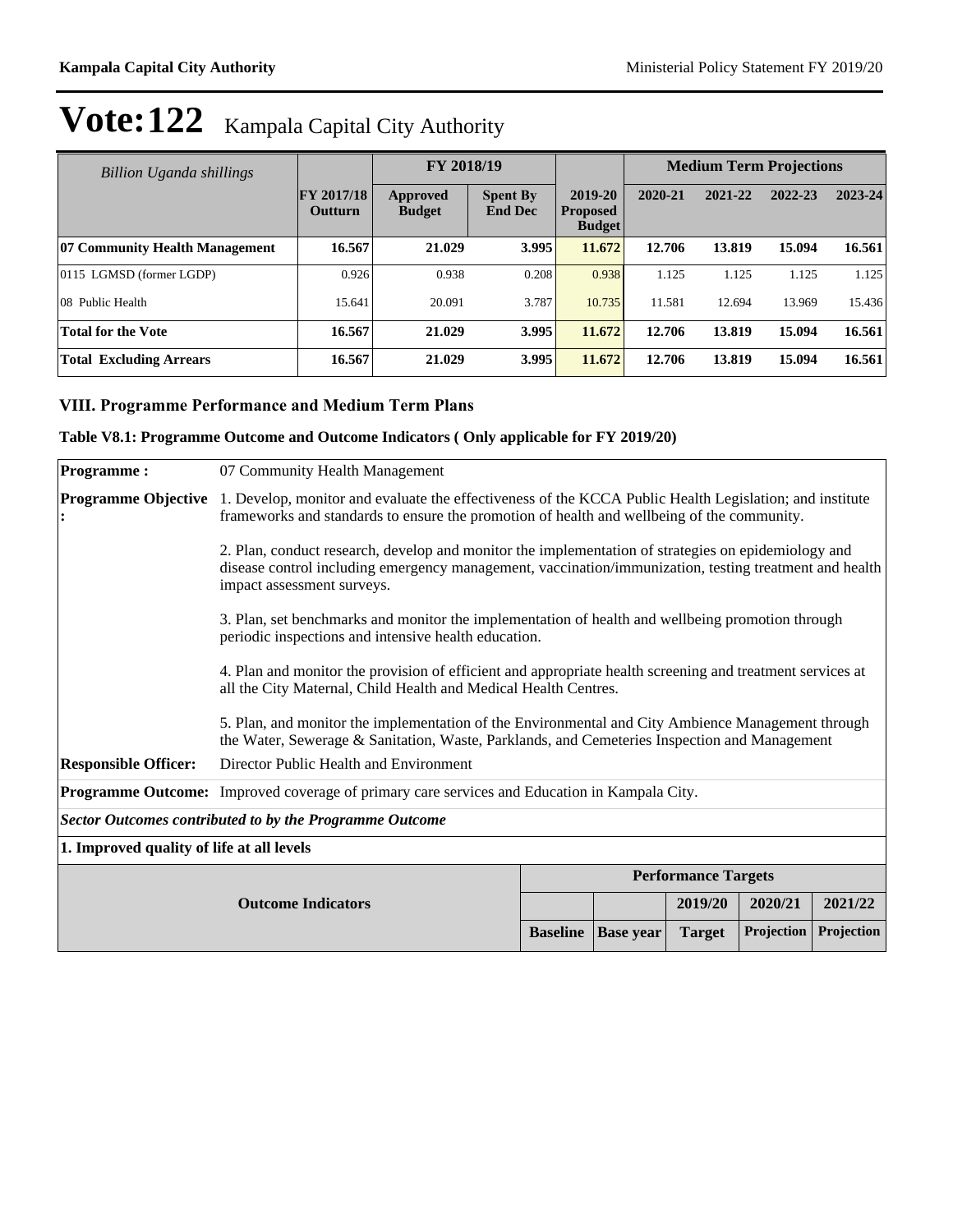| • Percentage change in OPD per capita in Kampala City         | 2% | 2018 | 2.5%        | 2.7%    | 2.9%    |
|---------------------------------------------------------------|----|------|-------------|---------|---------|
| SubProgramme: 08 Public Health                                |    |      |             |         |         |
| <i><b>Output: 03 Primary Health Care Services (Wages)</b></i> |    |      |             |         |         |
| Number of health workers paid monthly salaries                |    |      | 450         | 602     | 720     |
| <b>Output: 04 Primary Health Care Services (Operations)</b>   |    |      |             |         |         |
| Number of Antenatal care 1st visit attendance per             |    |      | 134,671     | 140,000 | 152,000 |
| Percentage of Deliveries at KCCA Health Facilities            |    |      | 100%        | 100%    | 100%    |
| Total number of children administered with Pentava            |    |      | 74,810      | 80,219  | 85,120  |
| <b>Output: 51 Provision of Urban Health Services</b>          |    |      |             |         |         |
| Number of Health Facilities receiving vaccines for            |    |      | 122         | 134     | 141     |
| Percentage of Conditional grants disbursed to priv            |    |      | <b>100%</b> | 100%    | 100%    |

## **IX. Major Capital Investments And Changes In Resource Allocation**

### **Table 9.1: Major Capital Investment (Capital Purchases outputs over 0.5Billion)**

|                                                       | FY 2019/20       |                                                                                                                                                                                                                                                                                                                                                                                                                                                                                                |                                                      |
|-------------------------------------------------------|------------------|------------------------------------------------------------------------------------------------------------------------------------------------------------------------------------------------------------------------------------------------------------------------------------------------------------------------------------------------------------------------------------------------------------------------------------------------------------------------------------------------|------------------------------------------------------|
| <b>Appr. Budget and Planned Outputs</b>               |                  | <b>Expenditures and Achievements by</b><br>end Dec                                                                                                                                                                                                                                                                                                                                                                                                                                             | <b>Proposed Budget and Planned</b><br><b>Outputs</b> |
| Vote 122 Kampala Capital City Authority               |                  |                                                                                                                                                                                                                                                                                                                                                                                                                                                                                                |                                                      |
| Program: 08 07 Community Health Management            |                  |                                                                                                                                                                                                                                                                                                                                                                                                                                                                                                |                                                      |
| Development Project: 0115 LGMSD (former LGDP)         |                  |                                                                                                                                                                                                                                                                                                                                                                                                                                                                                                |                                                      |
| Output: 08 07 81 Health Infrastructure Rehabilitation |                  |                                                                                                                                                                                                                                                                                                                                                                                                                                                                                                |                                                      |
| Health Infrastructure Rehabilitation                  |                  | Upgrading and Renovation of KCCA Health<br>Facilities<br>•Phase II renovations at Kisugu HCIII, 100%<br>works completed.<br>•Construction of maternity block and theatre at<br>Kawaala HCIII, Maternity block and operating<br>theatre commissioned on 19th October, 2018 by<br><b>ED-KCCA</b><br>•Renovations at Kisenyi HC IV, 75% of the<br>construction works completed<br>•Construction of patient waiting shade at Kiswa<br>HCIII, Patient waiting shade handed over in<br>December 2018 |                                                      |
| <b>Total Output Cost(Ushs Thousand)</b>               | 937,692          | 208,177                                                                                                                                                                                                                                                                                                                                                                                                                                                                                        | 937,692                                              |
| Gou Dev't:                                            | 937,692          | 208,177                                                                                                                                                                                                                                                                                                                                                                                                                                                                                        | 937.692                                              |
| Ext Fin:                                              | $\boldsymbol{0}$ | $\theta$                                                                                                                                                                                                                                                                                                                                                                                                                                                                                       | $\overline{0}$                                       |
| A.I.A.                                                | $\mathbf{0}$     | $\Omega$                                                                                                                                                                                                                                                                                                                                                                                                                                                                                       | $\overline{0}$                                       |